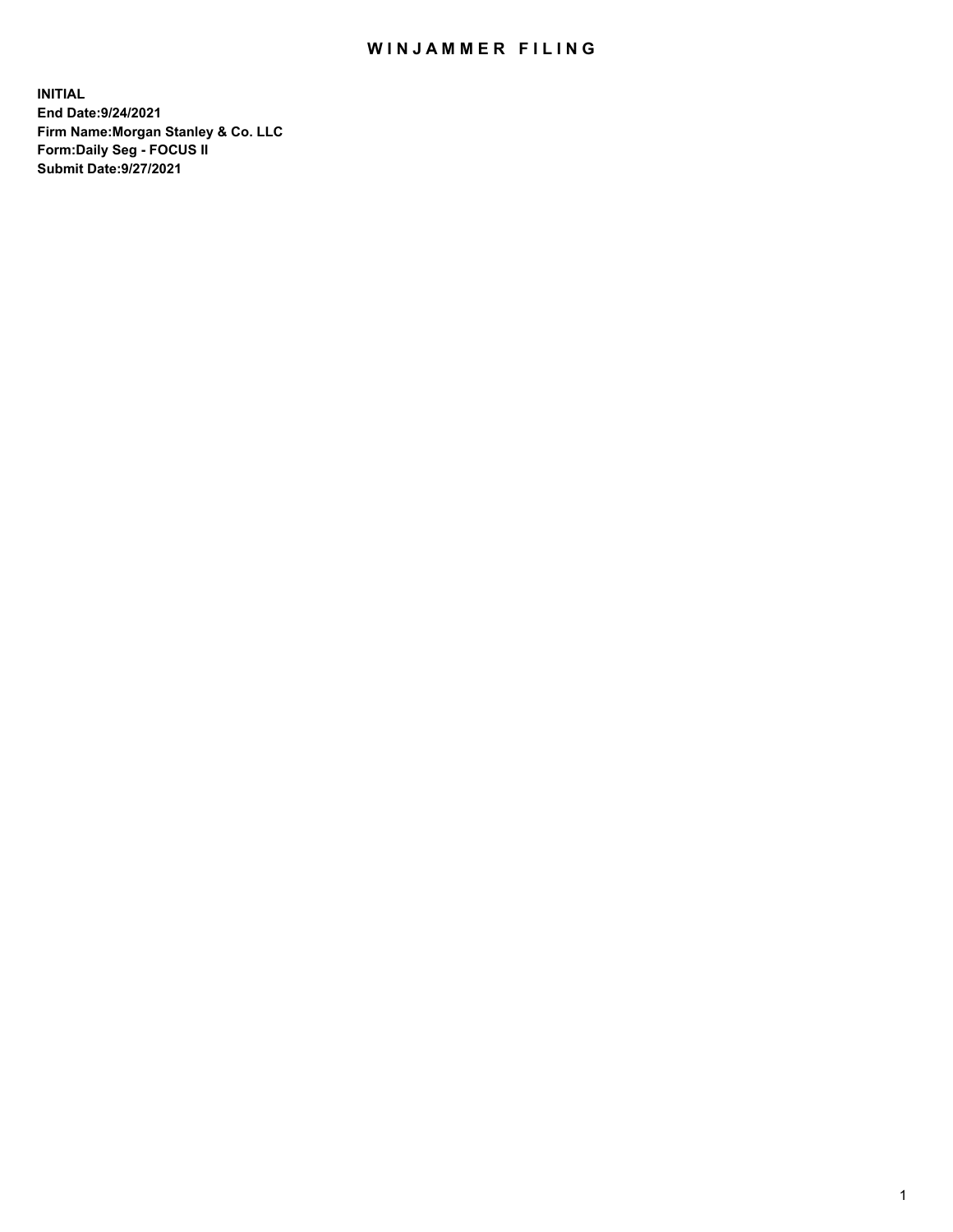**INITIAL End Date:9/24/2021 Firm Name:Morgan Stanley & Co. LLC Form:Daily Seg - FOCUS II Submit Date:9/27/2021 Daily Segregation - Cover Page**

| Name of Company                                                                                                                                                                                                                                                                                                                | Morgan Stanley & Co. LLC                                |
|--------------------------------------------------------------------------------------------------------------------------------------------------------------------------------------------------------------------------------------------------------------------------------------------------------------------------------|---------------------------------------------------------|
| <b>Contact Name</b>                                                                                                                                                                                                                                                                                                            | <b>Ikram Shah</b>                                       |
| <b>Contact Phone Number</b>                                                                                                                                                                                                                                                                                                    | 212-276-0963                                            |
| <b>Contact Email Address</b>                                                                                                                                                                                                                                                                                                   | Ikram.shah@morganstanley.com                            |
| FCM's Customer Segregated Funds Residual Interest Target (choose one):<br>a. Minimum dollar amount: ; or<br>b. Minimum percentage of customer segregated funds required:% ; or<br>c. Dollar amount range between: and; or<br>d. Percentage range of customer segregated funds required between:% and%.                         | 235,000,000<br><u>0</u><br><u>00</u><br><u>00</u>       |
| FCM's Customer Secured Amount Funds Residual Interest Target (choose one):<br>a. Minimum dollar amount: ; or<br>b. Minimum percentage of customer secured funds required:%; or<br>c. Dollar amount range between: and; or<br>d. Percentage range of customer secured funds required between:% and%.                            | 140,000,000<br><u>0</u><br><u>0 0</u><br>0 <sub>0</sub> |
| FCM's Cleared Swaps Customer Collateral Residual Interest Target (choose one):<br>a. Minimum dollar amount: ; or<br>b. Minimum percentage of cleared swaps customer collateral required:% ; or<br>c. Dollar amount range between: and; or<br>d. Percentage range of cleared swaps customer collateral required between:% and%. | 92,000,000<br><u>0</u><br><u>00</u><br>00               |

Attach supporting documents CH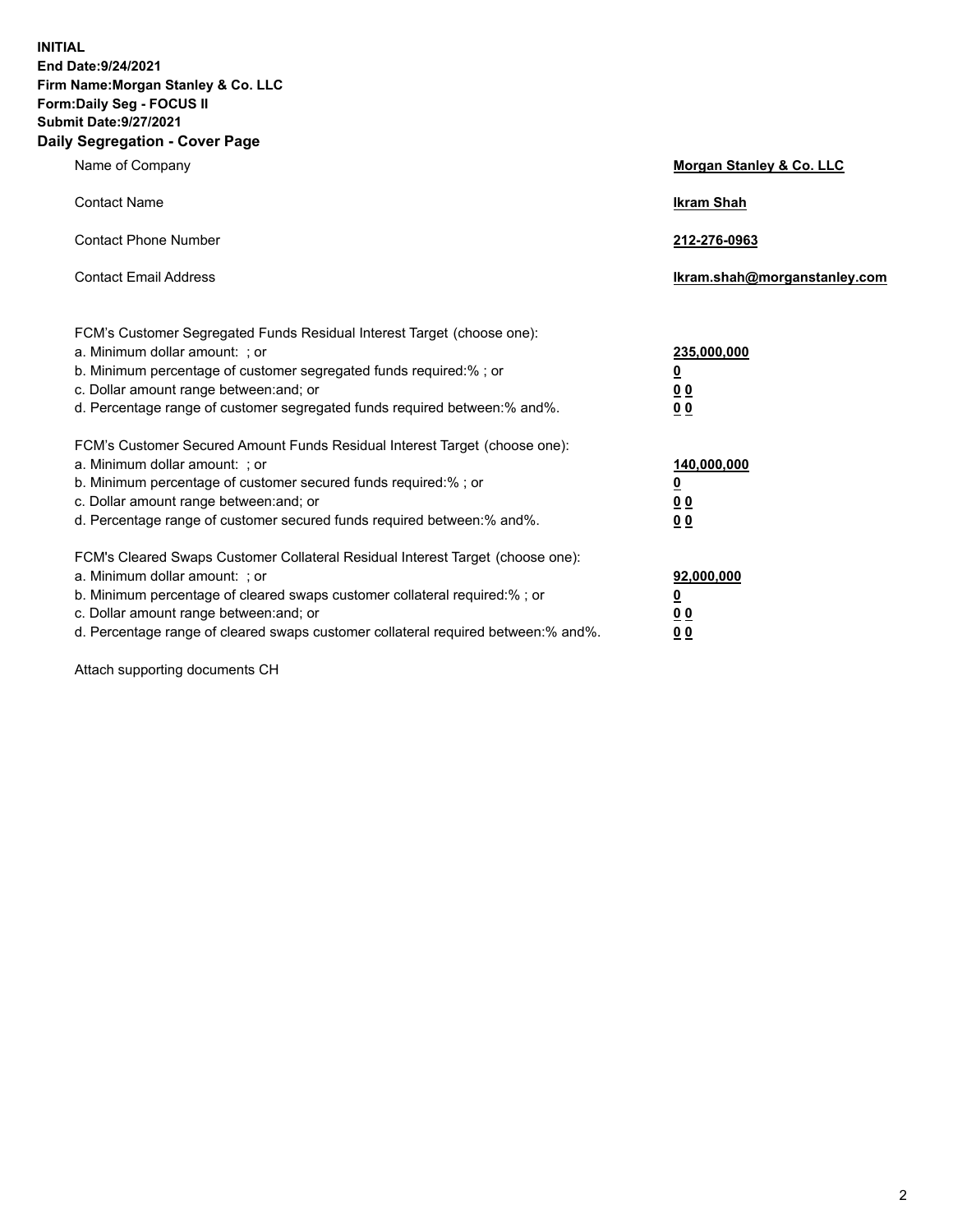## **INITIAL End Date:9/24/2021 Firm Name:Morgan Stanley & Co. LLC Form:Daily Seg - FOCUS II Submit Date:9/27/2021**

## **Daily Segregation - Secured Amounts**

Foreign Futures and Foreign Options Secured Amounts Amount required to be set aside pursuant to law, rule or regulation of a foreign government or a rule of a self-regulatory organization authorized thereunder 1. Net ledger balance - Foreign Futures and Foreign Option Trading - All Customers A. Cash **5,189,348,250** [7315] B. Securities (at market) **1,963,011,159** [7317] 2. Net unrealized profit (loss) in open futures contracts traded on a foreign board of trade **627,328,792** [7325] 3. Exchange traded options a. Market value of open option contracts purchased on a foreign board of trade **42,188,048** [7335] b. Market value of open contracts granted (sold) on a foreign board of trade **-20,768,367** [7337] 4. Net equity (deficit) (add lines 1. 2. and 3.) **7,801,107,882** [7345] 5. Account liquidating to a deficit and account with a debit balances - gross amount **62,020,937** [7351] Less: amount offset by customer owned securities **-57,745,762** [7352] **4,275,175** 6. Amount required to be set aside as the secured amount - Net Liquidating Equity Method (add lines 4 and 5) 7. Greater of amount required to be set aside pursuant to foreign jurisdiction (above) or line 6. FUNDS DEPOSITED IN SEPARATE REGULATION 30.7 ACCOUNTS 1. Cash in banks A. Banks located in the United States **448,157,692** [7500] B. Other banks qualified under Regulation 30.7 **433,929,606** [7520] **882,087,298** 2. Securities A. In safekeeping with banks located in the United States **520,635,903** [7540] B. In safekeeping with other banks qualified under Regulation 30.7 **62,582,532** [7560] **583,218,435**

- 3. Equities with registered futures commission merchants
	-
	- B. Securities **0** [7590]
	- C. Unrealized gain (loss) on open futures contracts **-566,540** [7600]
	- D. Value of long option contracts **0** [7610]
	- E. Value of short option contracts **0** [7615] **12,194,324** [7620]
- 4. Amounts held by clearing organizations of foreign boards of trade
	- A. Cash **0** [7640]
	- B. Securities **0** [7650]
	- C. Amount due to (from) clearing organization daily variation **0** [7660]
	- D. Value of long option contracts **0** [7670]
	- E. Value of short option contracts **0** [7675] **0** [7680]
- 5. Amounts held by members of foreign boards of trade
	-
	-
	- C. Unrealized gain (loss) on open futures contracts **627,895,332** [7720]
	- D. Value of long option contracts **42,188,048** [7730]
	- E. Value of short option contracts **-20,768,367** [7735] **6,545,518,099**
- 6. Amounts with other depositories designated by a foreign board of trade **0** [7760]
- 7. Segregated funds on hand **0** [7765]
- 8. Total funds in separate section 30.7 accounts **8,023,018,156** [7770]
- 9. Excess (deficiency) Set Aside for Secured Amount (subtract line 7 Secured Statement Page 1 from Line 8)
- 10. Management Target Amount for Excess funds in separate section 30.7 accounts **140,000,000** [7780]
- 11. Excess (deficiency) funds in separate 30.7 accounts over (under) Management Target **77,635,099** [7785]

**0** [7305]

[7354] **7,805,383,057** [7355]

**7,805,383,057** [7360]

[7530]

[7570]

A. Cash **12,760,864** [7580]

 A. Cash **4,516,410,362** [7700] B. Securities **1,379,792,724** [7710] [7740] **217,635,099** [7380]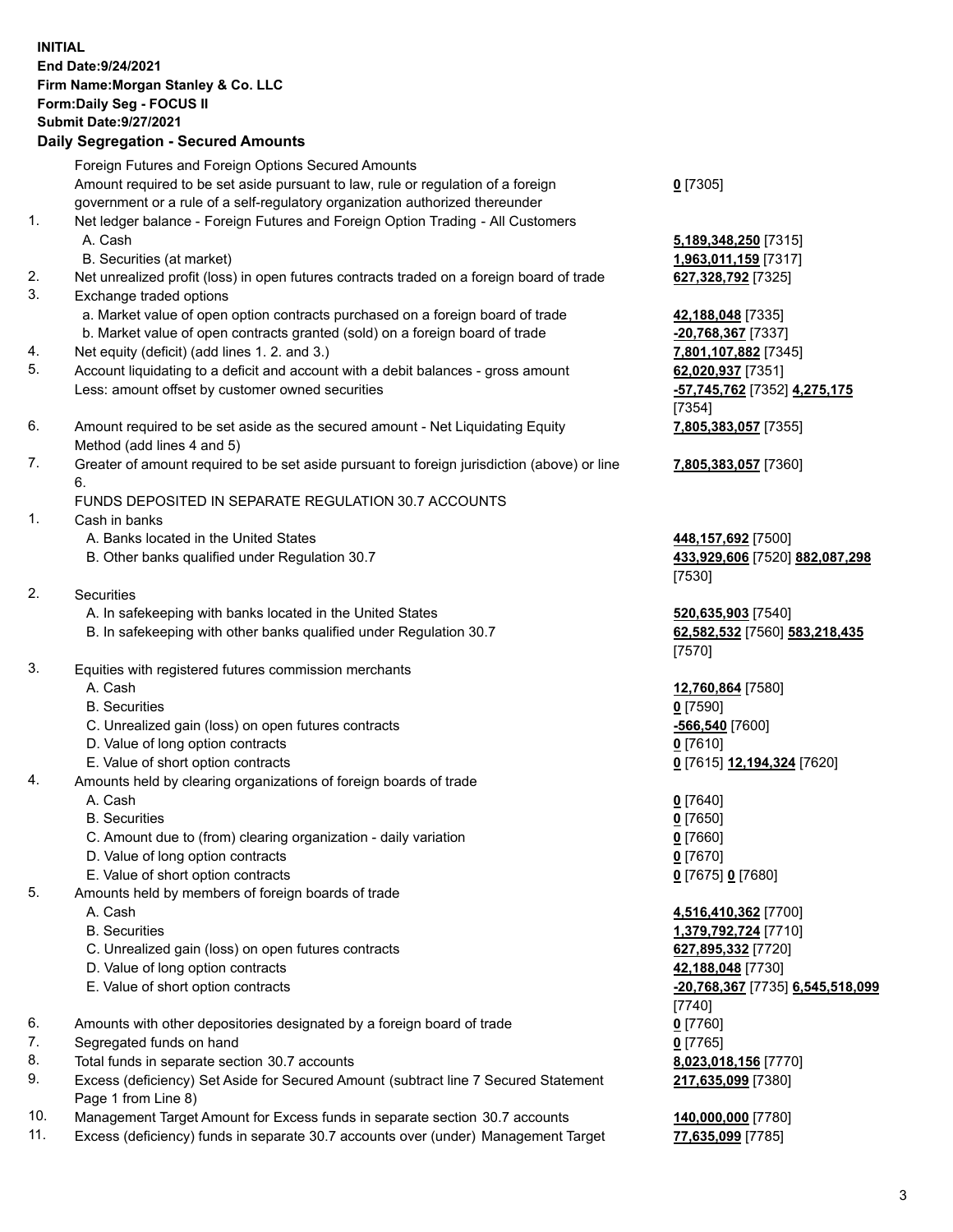**INITIAL End Date:9/24/2021 Firm Name:Morgan Stanley & Co. LLC Form:Daily Seg - FOCUS II Submit Date:9/27/2021 Daily Segregation - Segregation Statement** SEGREGATION REQUIREMENTS(Section 4d(2) of the CEAct) 1. Net ledger balance A. Cash **17,669,269,482** [7010] B. Securities (at market) **7,684,595,791** [7020] 2. Net unrealized profit (loss) in open futures contracts traded on a contract market **-559,608,400** [7030] 3. Exchange traded options A. Add market value of open option contracts purchased on a contract market **1,689,184,181** [7032] B. Deduct market value of open option contracts granted (sold) on a contract market **-1,250,602,833** [7033] 4. Net equity (deficit) (add lines 1, 2 and 3) **25,232,838,221** [7040] 5. Accounts liquidating to a deficit and accounts with debit balances - gross amount **489,062,873** [7045] Less: amount offset by customer securities **-488,618,848** [7047] **444,025** [7050] 6. Amount required to be segregated (add lines 4 and 5) **25,233,282,246** [7060] FUNDS IN SEGREGATED ACCOUNTS 7. Deposited in segregated funds bank accounts A. Cash **1,921,144,885** [7070] B. Securities representing investments of customers' funds (at market) **0** [7080] C. Securities held for particular customers or option customers in lieu of cash (at market) **3,014,253,517** [7090] 8. Margins on deposit with derivatives clearing organizations of contract markets A. Cash **15,597,228,253** [7100] B. Securities representing investments of customers' funds (at market) **0** [7110] C. Securities held for particular customers or option customers in lieu of cash (at market) **4,522,936,950** [7120] 9. Net settlement from (to) derivatives clearing organizations of contract markets **-29,766,074** [7130] 10. Exchange traded options A. Value of open long option contracts **1,689,184,181** [7132] B. Value of open short option contracts **-1,250,602,833** [7133] 11. Net equities with other FCMs A. Net liquidating equity **8,277,501** [7140] B. Securities representing investments of customers' funds (at market) **0** [7160] C. Securities held for particular customers or option customers in lieu of cash (at market) **0** [7170] 12. Segregated funds on hand **147,405,324** [7150] 13. Total amount in segregation (add lines 7 through 12) **25,620,061,704** [7180] 14. Excess (deficiency) funds in segregation (subtract line 6 from line 13) **386,779,458** [7190] 15. Management Target Amount for Excess funds in segregation **235,000,000** [7194] 16. Excess (deficiency) funds in segregation over (under) Management Target Amount **151,779,458** [7198]

Excess